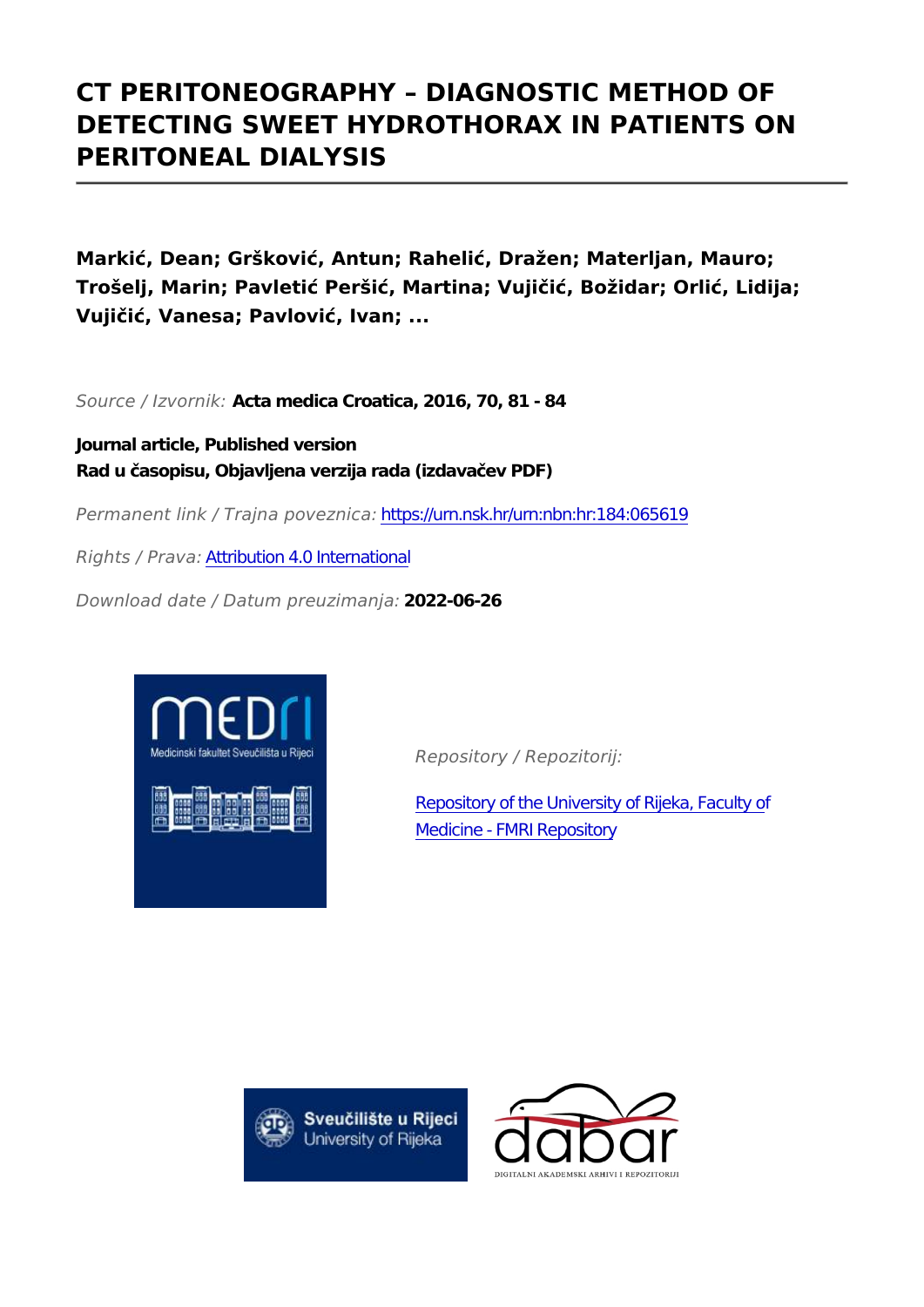# **CT PERITONEOGRAPHY – DIAGNOSTIC METHOD OF DETECTING SWEET HYDROTHORAX IN PATIENTS ON PERITONEAL DIALYSIS**

## DEAN MARKIć, ANTuN GRšKOVIć, DRAŽEN RAHELIć, MAuRO MATERLJAN, MARIN TROšELJ, MARTINA PAVLETIć PERšIć<sup>1</sup> , BOŽIDAR VuJIčIć1, LIDIJA ORLIć1, VANESA VUJIČIĆ<sup>2</sup>, IVAN PAVLOVIĆ<sup>3</sup> and SANJIN RAČKI<sup>1</sup>

### *Rijeka University Hospital Center, Clinical Department of Urology, <sup>1</sup>Department of Nephrology and Dialysis, <sup>2</sup>University of Rijeka, School of Medicine, and <sup>3</sup>Rijeka University Hospital Center, Department of Radiology, Rijeka, Croatia*

Peritoneal dialysis (PD) can be considered as the first method to start dialysis treatment because it improves the patient quality of life and survival compared to hemodialysis (in the first two years). Hydrothorax is a rare complication of PD. We present a 66-year-old female patient diagnosed with end-stage renal disease caused by chronic tubulointerstitial nephritis. One month after peritoneal catheter had been inserted, the patient started continuous ambulatory PD. Several weeks after PD had been introduced, the patient complained of cough and weight gain. Chest x-ray revealed pleural effusion on the right side and pleural puncture proved a high concentration of glucose in the aspirate, and the diagnosis of 'sweet hydrothorax' was made. Additionally, computerized tomography (CT) peritoneography clearly showed contrast leak from peritoneal cavity to thoracic cavity. PD was stopped and the catheter for PD removed. Now, the patient is on the waiting list for kidney transplantation. 'Sweet hydrothorax' is a rare complication of PD and CT peritoneography is the most sensitive noninvasive diagnostic tool. In most patients, PD is replaced by hemodialysis, although surgical treatment is also possible.

Key words: end stage renal disease, computerized tomography peritoneography, peritoneal dialysis

Address for Correspondence: Dean Markić, MD, PhD, FEBU Clinical Department of Urology Rijeka University Hospital Center Tome Strižića 3 HR-51000 Rijeka, Croatia E-mail: dean.markic@ri.htnet.hr

#### **INTRODUCTION**

Hydrothorax is a rare complication of peritoneal dialysis (PD), with the incidence ranging from 1.6% to  $6\%$ <sup>(1-3)</sup>. Clinical presentation may vary from incidental findings in asymptomatic patients to respiratory compromise, so its incidence cannot be determined with certainty. The time to developing complication ranges from several hours to up to 8 years<sup> $(1,2)$ </sup>. Hydrothorax developing in PD patients is a consequence of communication created between pleural and peritoneal space3. These communications can be primary (congenital) or secondary (acquired). Primary communications, i.e. congenital diaphragmatic hernia, are produced by failure of the diaphragm to fuse properly during fetal development<sup>(3)</sup>. Secondary communications develop due to high pressure within the abdominal cavity during dialysate exchange, which leads to separation of the diaphragmatic collagen fibers and

results in opening of the pleuroperitoneal communication. This consequently leads to the passage of the PD solution in the pleural space $(3)$ .

In this report, we present a patient who developed hydrothorax after starting PD.

#### CASE REPORT

A 66-year-old female patient was diagnosed with endstage renal disease. Kidney biopsy confirmed that the cause of chronic kidney disease was chronic tubulointerstitial nephritis due to seronegative spondyloarthritis B27 positive (Reiter's syndrome) treated with low dose prednisolone. The patient also suffers from type 2 diabetes mellitus, which is treated with oral hypoglycemics.

The patient was hospitalized because permanent deterioration of kidney function was observed. Serum urea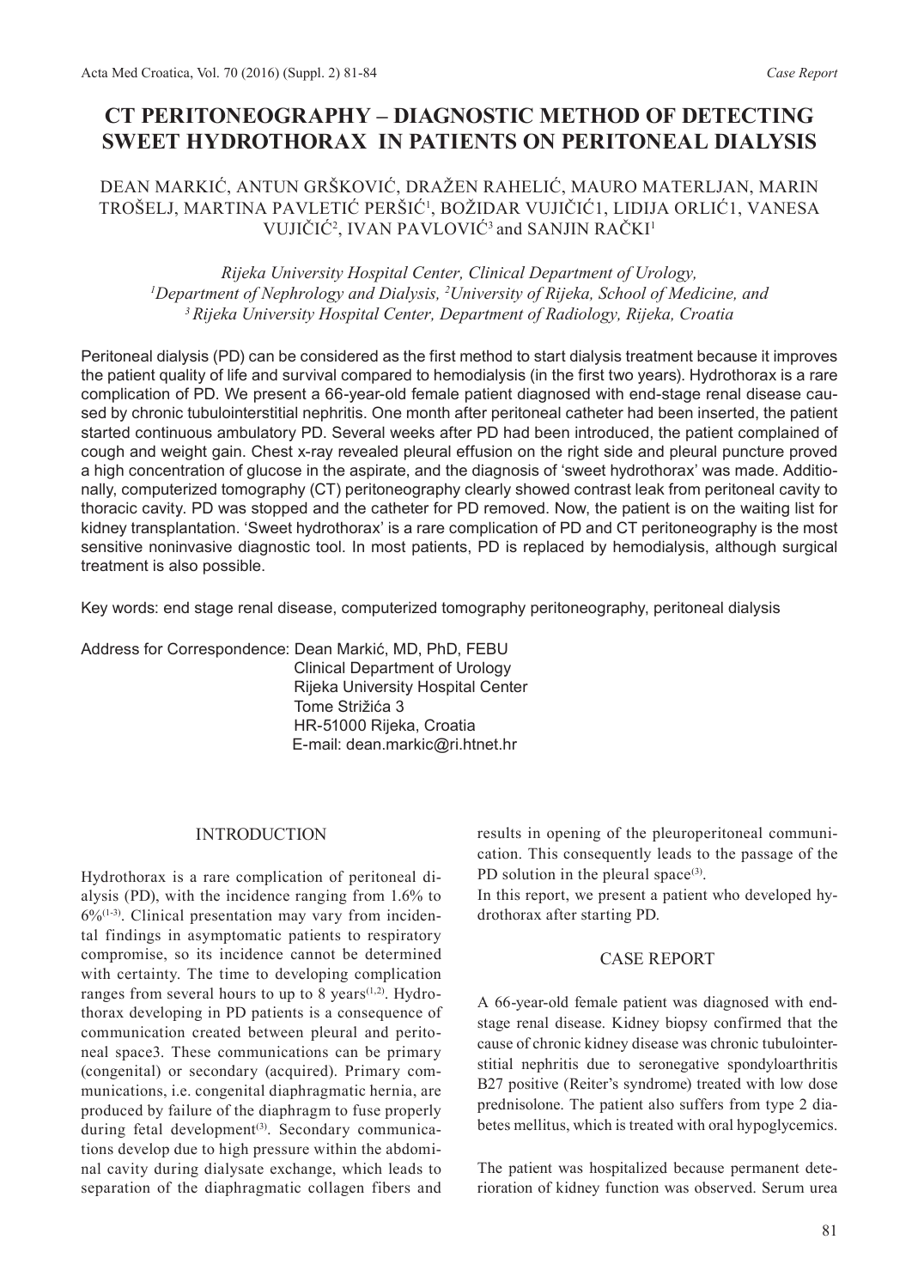was 21.5 mmol/L and creatinine 452 μmol/L, while the estimated glomerular filtration rate (eGFR) was 8.5 mL/ min/1.73 m<sup>2</sup>. After predialysis education, the patient opted for PD and peritoneal catheter was inserted. A month and a half after starting PD, the patient noticed weight gain of 6 kg. She also complained of dry cough and leg swelling around the ankle, while denying pain and shortness of breath. Physical examination showed that there was no respiration on the right side and chest x-ray was ordered to show right-sided pleural effusion. The patient underwent thoracocentesis and 1200 mL of fluid was evacuated. Biochemical analysis showed 'sweet' hydrothorax. Pleural "leak" and pleural-peritoneal space communication was suspected. In order to prove pleural "leak", computerized tomography (CT) peritoneography was performed.

Before performing CT peritoneography, the peritoneal cavity was completely drained of dialysate. Next, 100 mL of nonionic contrast material containing iodine 300 mg/mL (Omnipaque 300, Amersham, Princeton, New Jersey, uSA) was mixed with about 2 L of dialysate and infused into the peritoneal cavity. Dialysate was administered one hour before scanning and the patient was encouraged to walk and strain for appropriate fluid distribution to delineate any leak. Scanning was performed with the patient in supine position, one hour after contrast administration. The contrast material dialysate mixture was drained at the end of the procedure. CT peritoneography showed that the contrast from abdominal cavity leaked in the right pleural space (Figs. 1 and 2).

#### Figure 1

*Computerized tomography peritoneography demonstrated leakage of dialysate from the peritoneum to the right pleural space.*



Consequently, it was decided to suspend PD and the catheter for PD was removed. After 15 days, a forearm arteriovenous fistula was constructed. The patient is currently on the waiting list for kidney transplantation.

### **DISCUSSION**

Although there are many causes of hydrothorax, it can also occur as a complication of some diagnostic and therapeutic procedures $(1,4)$ . Pleural effusion is rarely caused by PD. Right-sided predominance in PD patients occurs because the heart and pericardium prevent the passage of fluid through the left hemidiaphragm. An increased intra-abdominal pressure in the right subphrenic space, enhanced with breathing and physical activity, contributes to this phenomenon<sup> $(5)$ </sup>.

"Sweet" hydrothorax is more common in women, and the phenomenon can be explained by dilatation of the diaphragm during previous pregnancy and the possible damage to the diaphragm during that time $(5,6)$ .

Diagnosis is mostly based on the history of shortness of breath (sudden or gradual) and chest  $\text{pain}^{(7)}$ . However, in our 66-year-old female patient, the symptoms were nonspecific, including dry cough and weight gain with negative ultrafiltration that had started two weeks before. After physical examination, chest x-ray is the initial diagnostic method, followed by pleural puncture of the effusion. Thoracocentesis with pleural fluid analysis is an important step in the process.

Figure 2 *Computerized tomography peritoneography showed good contrast distribution in the abdominal cavity but also in the right pleural space.*

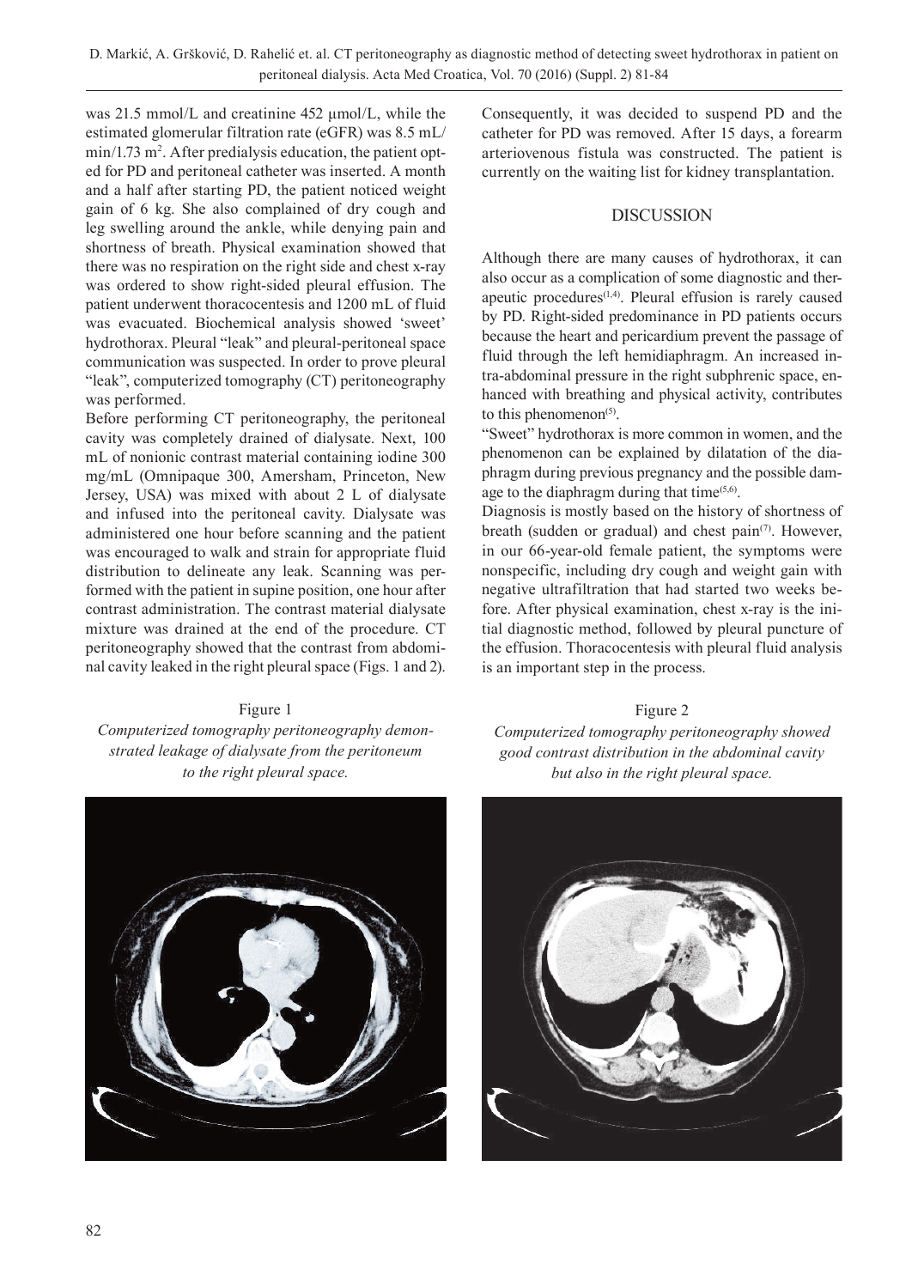### **REFERENCES**

High concentration of glucose in pleural effusion ('sweet hydrothorax') is an important finding, since no other type of hydrothorax has elevated glucose level $(7)$ . A glucose gradient (pleural-fluid glucose level minus simultaneous serum glucose level) of more than 50 mg/dL (2.7 mmol/L) has a 100% sensitivity and specificity to detect 'sweet hydrothorax'. However, some patients have a lower glucose gradient, probably secondary to glucose reabsorption by pleural mesothelium $(6,8)$ .

Computerized tomography peritoneography involves CT of the abdomen and pelvis after administration of a mixture of contrast material in dialysate $(4, 7)$ . Scanning is performed with the patient in supine position, one hour after contrast instillation. Delayed 4-hour scanning may be repeated if 1-hour scan is negative. Lateral decubitus or prone position may be performed for questionable findings<sup>(7)</sup>. CT peritoneography can demonstrate a variety of complications of PD such as peritoneal leaks, hernias and abscesses. Disadvantages of the method are exposure to ionizing radiation and iodinated contrast media $(7)$ . Peritoneal scintigraphy with technetium-99m is a diagnostic method that can also be used to detect this condi- $\text{tion}^{(9)}$ .

Different therapeutic approaches are proposed. The first-line treatment is temporary intermission of PD procedures for 1-4 months with redirection to hemodialysis. This conservative approach can be effective in half of the cases $(4,7)$ . Other treatment options include chemical and surgical pleurodesis (obliteration of the pleural space) with talc, tetracycline, autologous blood and other agents<sup>(7)</sup>.

Greater diaphragmatic defects can be closed during thoratocomy by suturing and at the same time, pleurodesis by pleurectomy or pleural abrasion can be performed. Pleural abrasion and/or endoscopic closure of the diaphragmatic defects can also be performed by video-assisted thoracoscopy $(10)$ .

In conclusion, 'sweet' hydrothorax is a rare complication of PD. It is important to include this condition in the differential diagnosis of PD patients with respiratory problems. Whereas clinical manifestations can be diverse, from asymptomatic patients to respiratory failure in significant hydrothorax, it is necessary, even in the slightest doubt, to refer suspected patients to additional diagnostic tests, of which the most sensitive and noninvasive is CT peritoneography. The treatment can be conservative or surgical.

1. Light RW. Clinical practice. Pleural effusion. N Engl J Med 2002; 346: 1971-7.

2. Maretl M, Zrustova M, Stasny B, Light RW. The incidence of pleural effusion in a well-defined region. Epidemiologic study in central Bohemia. Chest 1993; 104: 1486-9.

3. Szeto CC, Chow KM. Pathogenesis and management of hydrothorax complicating peritoneal dialysis. Curr Opin Pulm Med 2004; 10: 315-9.

4. Chow KM, Szeto CC, Li PK. Management options for hydrothorax complicating peritoneal dialysis. Semin Dial 2003; 16: 389-94.

5. Michel C, Devy A, Lavaud F, Lavaud S, Lebarqy F. A 'sweet' hydrothorax. Presse Med 2001; 30: 1401-3.

6. Nomamoto Y, Suga T, Nakajima K *et al.* Acute hydrothorax in continuous ambulatory peritoneal dialysis collaborative study of 161 centers. Am J Nephrol 1989; 9: 363-7.

7. Mangana P, Arvanitis D, Vlassopoulos D. Acute hydrothorax in peritoneal dialysis patients: diagnosis and treatment options. Nephrol Dial Transplant 2003; 18: 2451-2.

8. Garcia Ramon R, Carrasco AM. Hydrothorax in peritoneal dialysis. Perit Dial Int 1998; 18: 5-10.

9. Rajnish A, Ahmad M, Kumar P. Peritoneal scintigraphy in the diagnosis of complications associated with continuous ambulatory peritoneal dialysis. Clin Nucl Med 2003; 28: 70-1.

10. Van Dijk CM, Ledesma SG, Teitelbaum I. Patient characteristics associated with defects of the peritoneal cavity boundary. Perit Dial Int 2005; 25: 367-73.